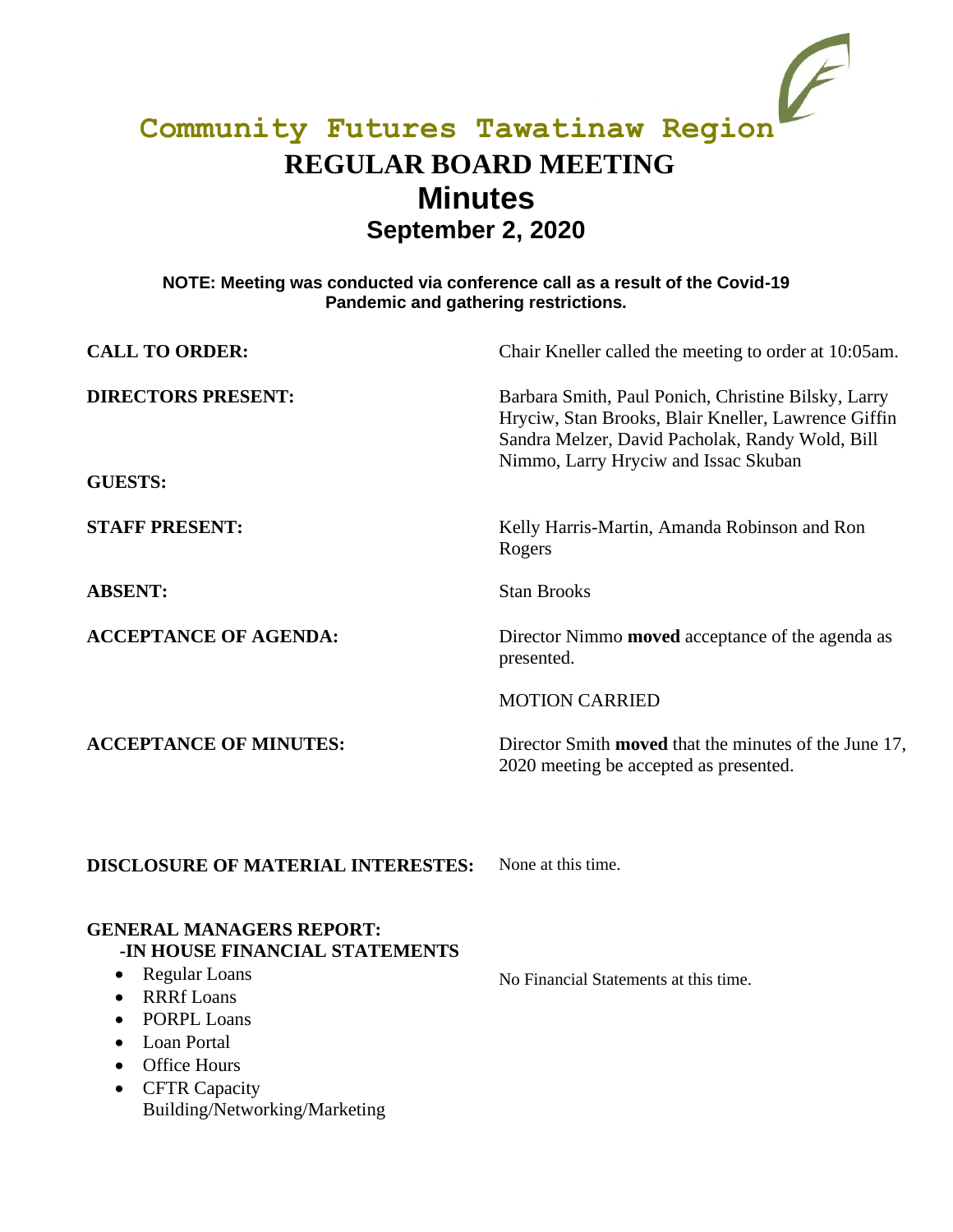- CFTR Course Offerings
- Grand Applications
- Power Up North Conference 2020/21
- Partnership Opportunities
- New Staff member
- Office 365
- CFTR Name Change
- New Procedures
- Board Meeting Frequency
- Client Comments

Director Pacholak **moved** to accept the General Managers Report as presented.

MOTION CARRIED

## **COMMUNICATIONS & MARKETING REPORT:**

Facebook/Instagram

Director Nimmo **moved** to accept the Communications and Marketing Report as presented.

## MOTION CARRIED

#### **YOUTH IN BUSINESS REPORT:**

-Bizkids, Adulting, Lemonade Day

None at this time.

#### **OTHER BUSINESS:**

• RRRF Report

**IN CAMERA:** Director Nimmo **moved** to go In Camera at 11:08 am.

#### MOTION CARRIED

Director Nimmo **moved** to go out of In Camera at 11:20am.

MOTION CARRIED

Director Hryciw **moved** that the General Manager look into alternate firms to conduct the 2021/2022 audit.

## **BUSINESS ARISING:**